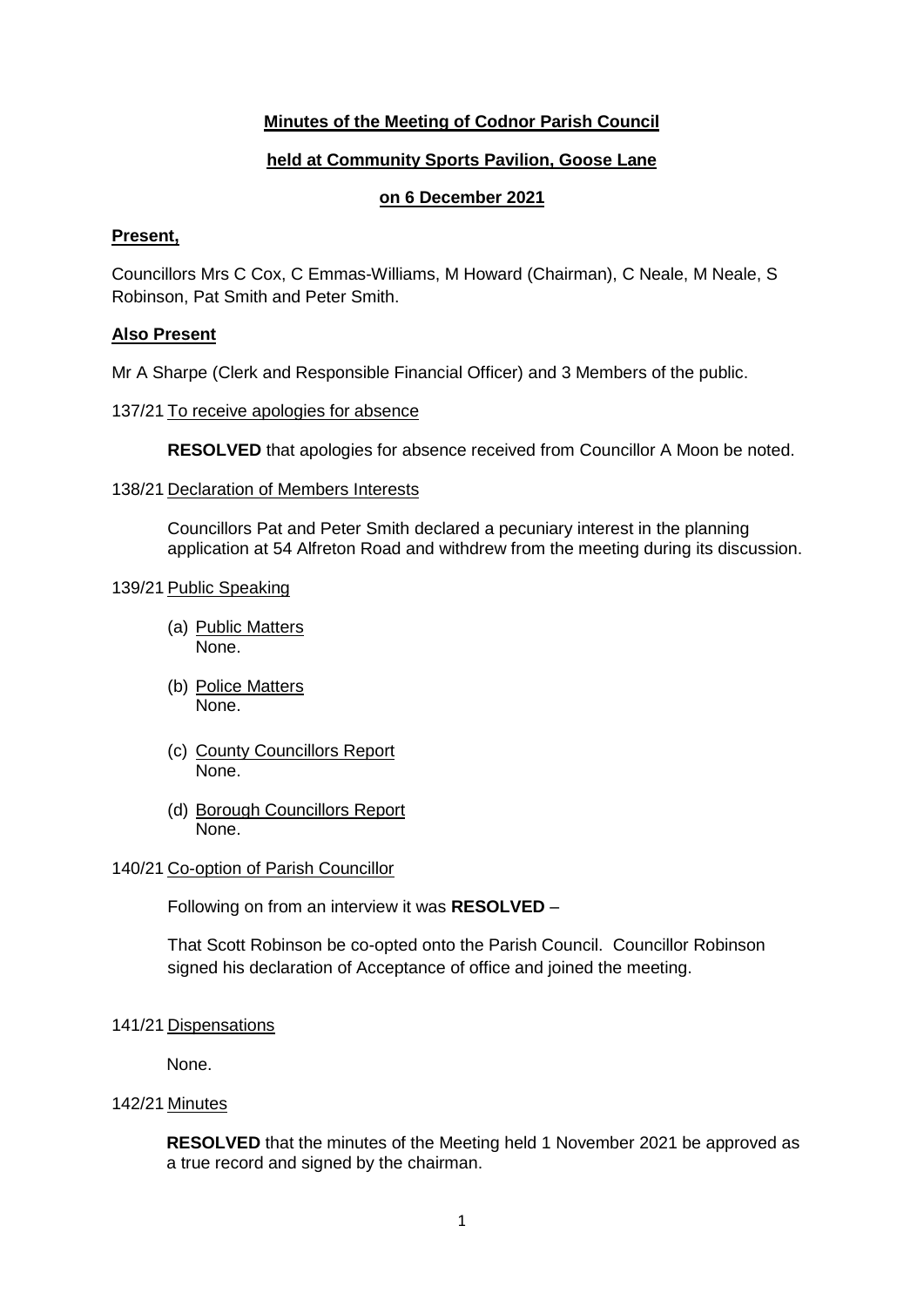# 143/21 To determine which items, if any, of the Agenda should be taken with the public excluded

**RESOLVED** that no items be considered with the press and public excluded.

## 144/21 Chairman's announcements

The Chairman reminded Members of the Carol Concert on 7 December 2021.

# 145/21 Leaders Report

The Leader reported that The Christmas Lights have been assessed and one Installed on the Lamp post on the Mining Wheel area was not working as the street light was not working. This festoon has been removed and re-sited at Crosshill and is now working. A request has been made to our contractor to quote for the purchase of a further 10 lamp post festoons to be spread over the next 2 financial years.

Next Litter Pick would be held on January 8<sup>th</sup> 2022 at 10.00am.

# 146/21 Environmental Matters

None.

# 147/21 Parish Council – Items for Decision/Action/Update

(a) Update – On-going matters - EV Charging points, Tesco Express Land, Clock Tower land, Allotments and Multi User.

Council were updated on matters of business that were ongoing.

**RESOLVED** that the report be noted.

(b) Covid 19 update including Carols Round the Tree arrangements.

Council were informed about the final arrangements being made for the Carols round the tree event on 7 December 2021.

**RESOLVED** that the report be noted.

(c) Planning function motion.

**RESOLVED** that the following letter be sent to the Secretary of State for Housing, Communities and Local Government.

House of Commons

London

SW1A0AA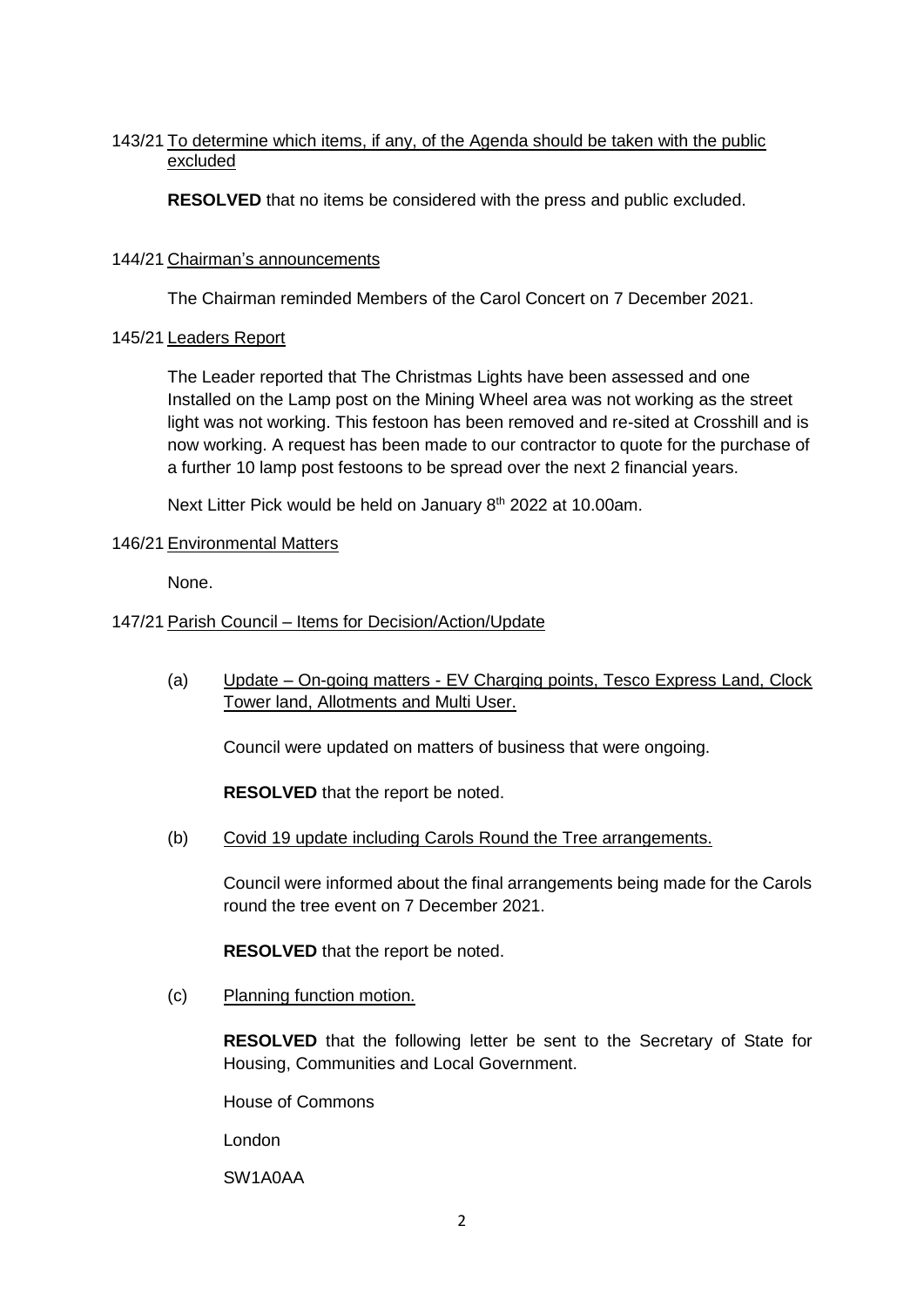FAO Rt Hon Michael Gove MP – Secretary of State for Housing, Communities and Local Government

"Dear Mr Gove

No confidence in Amber Valley Borough Council as Local Planning Authority

Codnor Parish Council support the recent letter of No Confidence in AVBC Planning received from Somercotes Parish Council sent to the Secretary of State for Housing, Communities & Local Government (copy attached).

We would also, as an example draw to your attention in support of our submission, a recent application AVA/2021/0591 which is to convert a former Chapel into 8 Apartments. This has been approved despite the Local Member asking for it to go to the Planning Board due to the number of requests and emails from residents of concern and objections. The Parish Council objected on the grounds of no car parking at all for any residents or visitors and one apartment not meeting the minimum area requirement.

Yours faithfully,

Codnor Parish Council"

(d) Members Interests – Advice from Monitoring Officer.

Council were informed of the latest advice given to individual Members by the Monitoring Officer at Amber Valley Borough Council in relation to home addresses on Members Interests forms.

**RESOLVED** that any Member who wishes for their home address to be redacted contact the clerk as soon as possible if they had not already done so.

(e) Applications for grant aid.

Council considered a request for grant aid received from Codnor Bowls Club.

**RESOLVED** that a grant of £500 be agreed.

#### 148/21 Finance

## **RESOLVED** that

**(a)** The accounts for payment be approved and the bank reconciliation noted.

|              | <b>Payee/Description</b>     | <b>Nett</b> | <b>VAT</b> | Gross |
|--------------|------------------------------|-------------|------------|-------|
| Cheque 2 Nov | <b>Breast Cancer Support</b> | 20.00       | 0.00       | 20.00 |
| Cheque 2 Nov | <b>BHF</b>                   | 20.00       | 0.00       | 20.00 |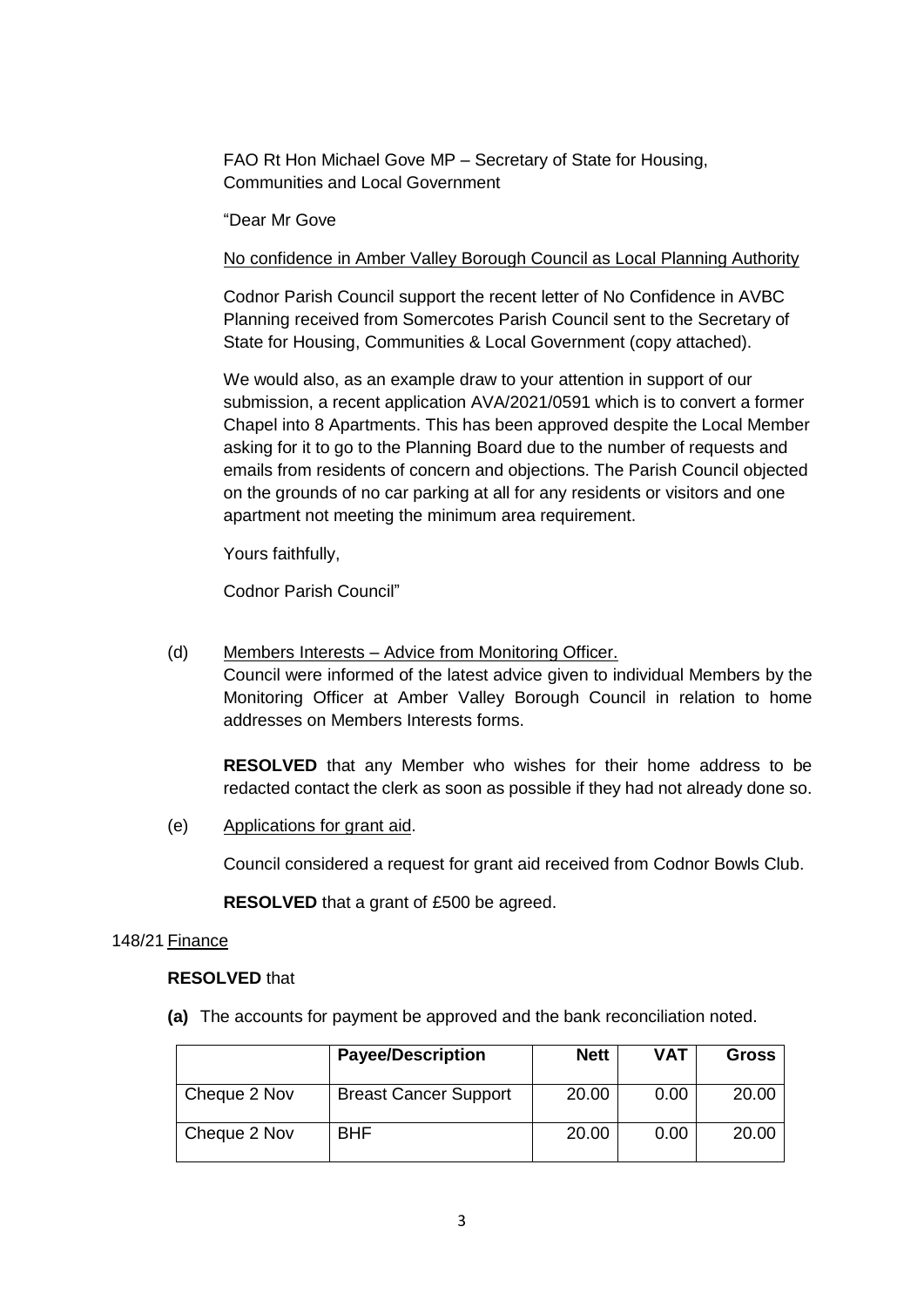| Cheque 2 Nov                    | <b>Chrohns UK</b>               | 20.00   | 0.00   | 20.00   |
|---------------------------------|---------------------------------|---------|--------|---------|
| UT BACS 2 NOV                   | Asgard - Clock Tower<br>weeds   | 128.00  | 0.00   | 128.00  |
| UT BACS 2 NOV                   | Clerk - Zoom/Mileage            | 32.39   | 0.00   | 32.39   |
| UT BACS 2 NOV                   | <b>DCC Pension</b>              | 306.35  | 0.00   | 306.35  |
| <b>UT BACS 8 NOV</b>            | <b>HMRC</b>                     | 149.12  | 0.00   | 149.12  |
| UT BACS 3 NOV                   | Direct 365 Defib                | 915.00  | 183.00 | 1098.00 |
| Cheque 15 NOV                   | RBL - wreath                    | 25.00   | 0.00   | 25.00   |
| <b>UT BACS 16</b><br><b>NOV</b> | Cubit - Column Tests            | 275.00  | 0.00   | 275.00  |
| <b>UT BACS 16</b><br><b>NOV</b> | KeptKleen - Toilets             | 96.00   | 19.20  | 115.20  |
| UT BACS 16<br><b>NOV</b>        | Page Whelan - Carols<br>posters | 48.00   | 9.60   | 57.60   |
| <b>UT BACS 18</b><br><b>NOV</b> | Salary                          | 1104.18 | 0.00   | 1104.18 |
| <b>UT BACS 18</b><br><b>NOV</b> | Salary                          | 667.11  | 0.00   | 667.11  |

**(b)** The minutes of the meeting of the Financial & Investment Sub Committee held on 15 November 2021 be received and the recommendations contained therein be approved including the draft budget and precept proposals for consultation.

## 149/21 Planning and Licensing

Council considered the latest planning applications –

# **RESOLVED –**

(1) That the following planning applications be noted.

| AVA/2021/1178 | 89 Glasshouse Hill | No comment                       |  |
|---------------|--------------------|----------------------------------|--|
| AVA/2021/1185 | 23 High Street     | No comment                       |  |
| AVA/2021/1216 | 54 Alfreton Road   | <b>Councillors Pat and Peter</b> |  |
|               |                    | Smith withdrew from the          |  |
|               |                    | meeting. No comment.             |  |
| AVA/2021/1121 | 55 Nottingham Road | Has been permitted               |  |
| AVA/2021/0204 | 4 Jessop Street    | Has been permitted               |  |